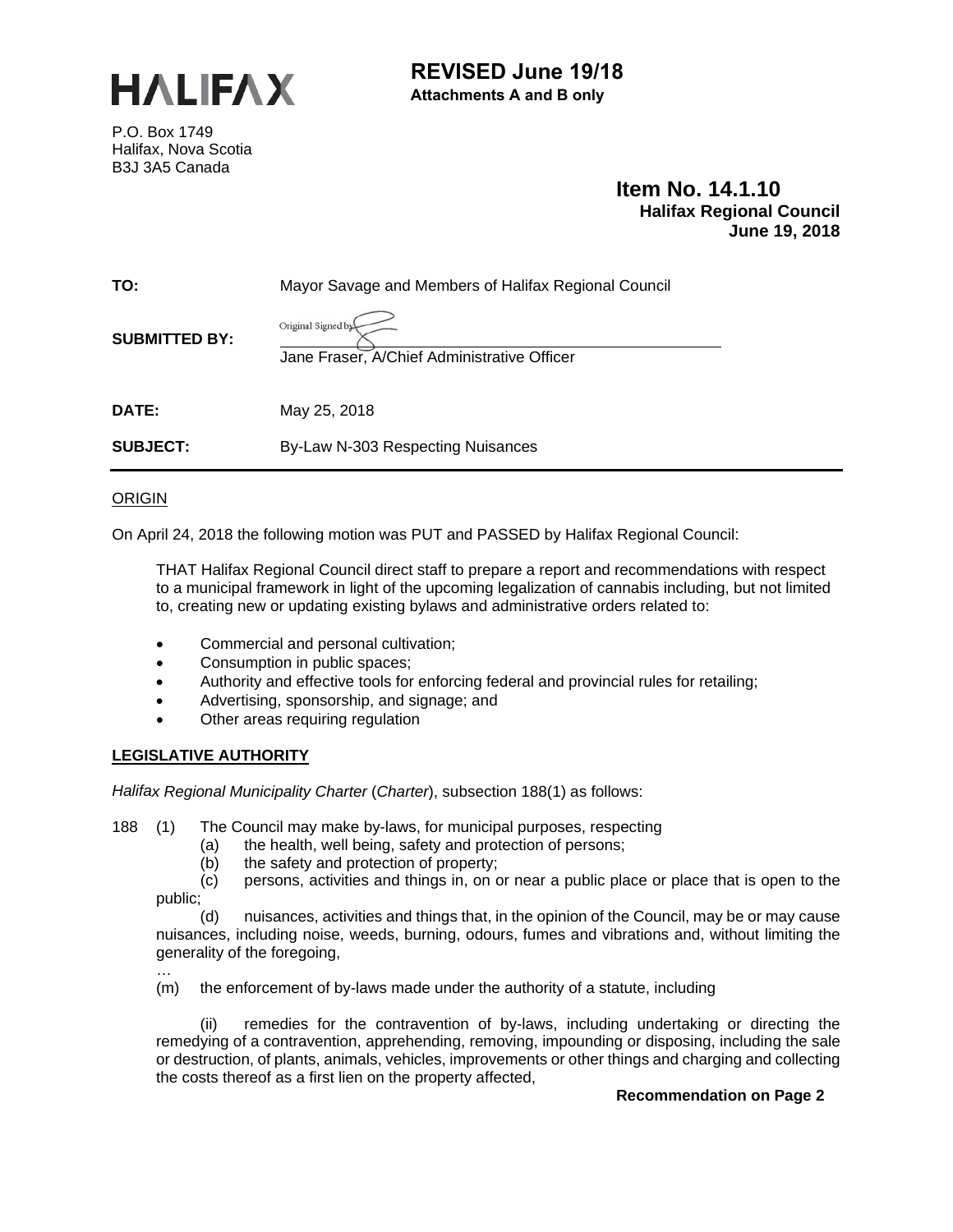*Smoke Free Places Act*, 2002, c. 12, subsection 16(1) as follows:

16 (1) Nothing in this Act affects any other authority to regulate, restrict or prohibit smoking.

#### **RECOMMENDATION**

It is recommended that Halifax Regional Council adopt By-law N-303, amending By-law N-300, the *Nuisance Bylaw*, as set out in Attachment 2 of this report.

#### **BACKGROUND**

Council's motion of April 24, 2018 directed staff to prepare a report and recommendations with respect to a municipal framework in light of the upcoming legalization of cannabis, including creating or update existing by-laws and administrative orders related to:

- Commercial and personal cultivation;
- Consumption in public spaces;
- Authority and effective tools for enforcing federal and provincial rules for retailing;
- Advertising, sponsorship, and signage; and
- Other areas requiring regulation

A breakdown of the framework of the relative responsibilities for the upcoming legalization of cannabis is as follows:

| <b>Federal Government</b>                                                                                                                                                                                                                                                                                                                                                                        | <b>Provincial Government</b>                                                                                                                                                                                                                                                                                                                                                                                   | <b>Halifax Regional Municipality</b>                                                                                                                                                                                                                                                     |
|--------------------------------------------------------------------------------------------------------------------------------------------------------------------------------------------------------------------------------------------------------------------------------------------------------------------------------------------------------------------------------------------------|----------------------------------------------------------------------------------------------------------------------------------------------------------------------------------------------------------------------------------------------------------------------------------------------------------------------------------------------------------------------------------------------------------------|------------------------------------------------------------------------------------------------------------------------------------------------------------------------------------------------------------------------------------------------------------------------------------------|
| <b>Responsible for:</b><br>Possession limits<br><b>Types of Cannabis</b><br>products permitted<br>New criminal offences<br>Packaging and labelling<br>٠<br>Serving Sizes and potency<br>Ingredients<br>Production<br>Advertising<br>Impaired driving<br>٠<br>Medical cannabis<br>Age limit (Federal)<br>Public health<br>Education<br>٠<br>Taxation<br>Home cultivation<br>Regulatory compliance | <b>Responsible for:</b><br>Sale and distribution<br>$\bullet$<br>Retail model<br>$\bullet$<br>Retail locations and rules<br>$\bullet$<br>Possession<br>$\bullet$<br>Social consumption<br>$\bullet$<br>Public health and safety<br>٠<br>Protecting youth<br>$\bullet$<br>Deterring unlawful activities<br>$\bullet$<br>Cultivation, propagation and<br>$\bullet$<br>harvesting<br><b>Taxation</b><br>$\bullet$ | <b>Responsible for:</b><br>Public safety<br>$\bullet$<br>Locations of commercial<br>production and testing<br>facilities<br>Impacts on Neighborhoods<br>Enforcement<br>Home cultivation<br>Social consumption (where<br>$\bullet$<br>cannabis can be consumed)<br>Education<br>$\bullet$ |
| <b>Regulations:</b>                                                                                                                                                                                                                                                                                                                                                                              | <b>Regulations:</b>                                                                                                                                                                                                                                                                                                                                                                                            | <b>Regulations:</b>                                                                                                                                                                                                                                                                      |
| Cannabis Act<br>Laws for controlling the<br>production, distribution,<br>sale and possession of<br>cannabis across Canada                                                                                                                                                                                                                                                                        | Cannabis Control Act                                                                                                                                                                                                                                                                                                                                                                                           | By-law amendments<br>Nuisance By-law<br>$\circ$<br>Municipal Parks By-law<br>$\circ$<br>Land-use By-law(s)<br>$\circ$                                                                                                                                                                    |

#### **Table 1 – Cannabis Regulation: Government Responsibilities**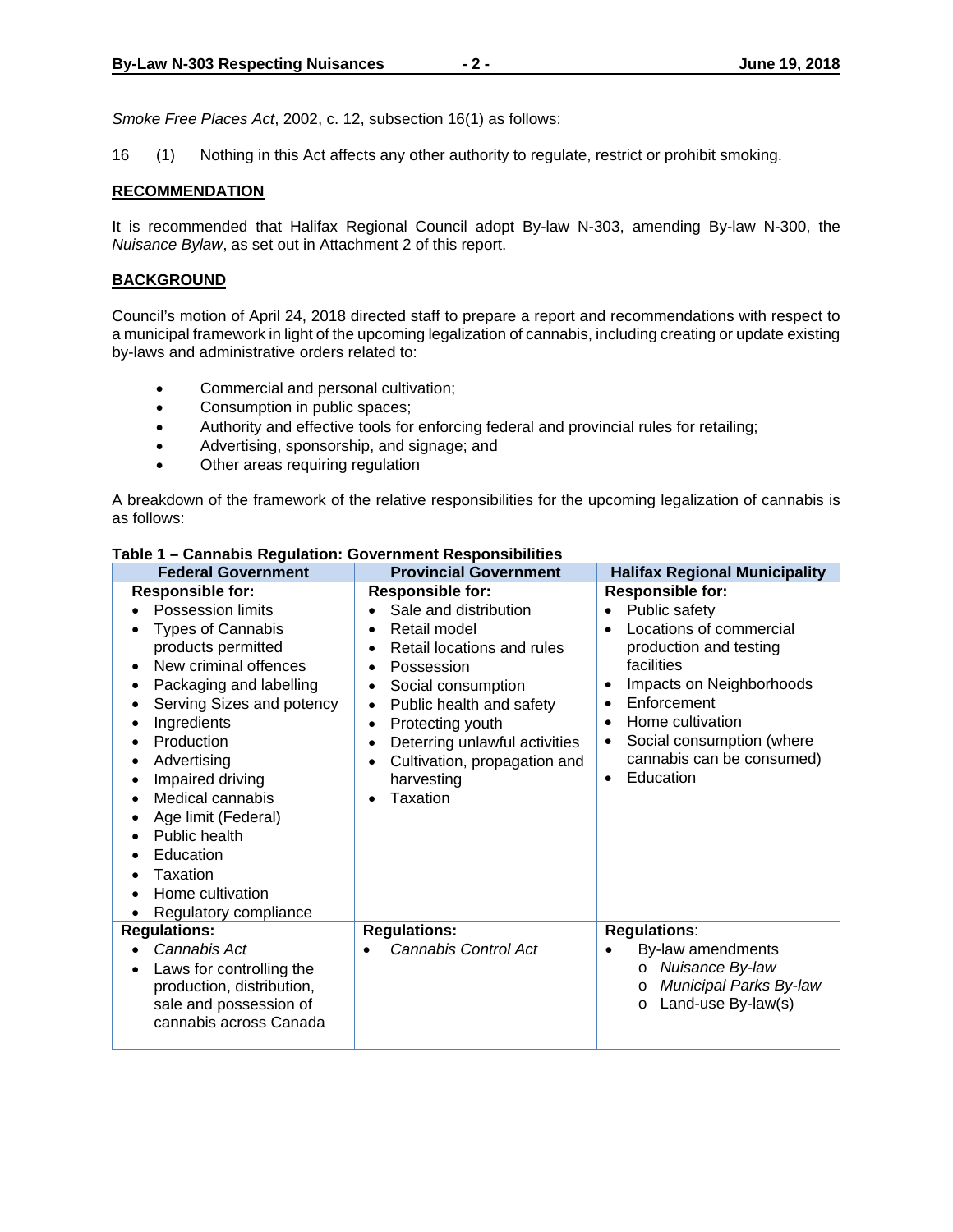In respect to the development of a municipal framework for the regulation of cannabis, there are three different sets of by-law amendments being forwarded to Council for its considerations. These amendments are in respect of the *Nuisance By-law*, the *Municipal Parks By-law* and the *Land Use By-laws.*

This report is recommending amendments to the *Nuisance Bylaw* to prohibit smoking on all municipal land, except in designated areas, and to prohibit, within the serviced area, the personal cultivation of cannabis outside of a dwelling unit. A separate report and recommendation is before Council today recommending amendments to the *Municipal Parks By-law* to prohibit smoking in municipal parks. In addition, Planning and Development will be coming forward with proposed amendments to the Regional Plan and all land use by-laws to:

- regulate the location of cannabis productions facilities, including setbacks to residential and other sensitive land uses; and
- prohibit private retail sales of cannabis (excluding NLSC stores) and cannabis consumption venues to ensure the Municipality has the opportunity to carry out a thorough planning process should the province introduce legislation to permit these uses.

On November 27, 2017, the House of Commons passed Bill C-45, an Act respecting cannabis and to amend the *Controlled Drugs and Substances Act*, the *Criminal Code* and other Acts (the *Cannabis Act*). The *Cannabis Act* will provide legal access to cannabis and control and regulate its production, distribution and sale in Canada.

The *Cannabis Act* (Canada) allows an individual who is 18 years of age or older to grow no more than four cannabis plants at any one time in their dwelling-house. The *Cannabis Act* (Canada) regulates the growing of four plants by prohibiting:

- cannabis to be grown by an individual who is 18 years of age or older at a place that is not their dwelling-house or to offer to do so; or
- two or more people living in the same dwelling-house from growing more than 4 cannabis plants at any one time in their dwelling-house.

The *Cannabis Act* (Canada) defines a dwelling-house as "the dwelling-house where the individual is ordinarily resident and includes

- (a) any land that is subjacent to it and the immediately contiguous land that is attributable to it, including a yard, garden or any similar land; and
- (b) any building or structure on any land referred to in paragraph (a)."

The Province of Nova Scotia drafted legislation to further regulate cannabis and on April 18, 2018, Bill 108, An Act to Provide for the Regulation and Sale of Cannabis (the *Cannabis Control Act*) received Royal Assent. The *Cannabis Control Act*, amongst other things, amends the *Smoke Free Places Act* to add cannabis to the definition of "smoke" and, in addition to the current prohibitions already in *the Smoke Free Places Act*, prohibits smoking in the following places:

- on or within 20 metres of playgrounds located in an outdoor public space,
- on or within 20 metres of a publicly owned sport and recreation event or venue, located in an outdoor public space,
- on and within 9 metres of public trails, and
- in provincial parks and on provincial beaches, except for within the boundaries of a rented campsite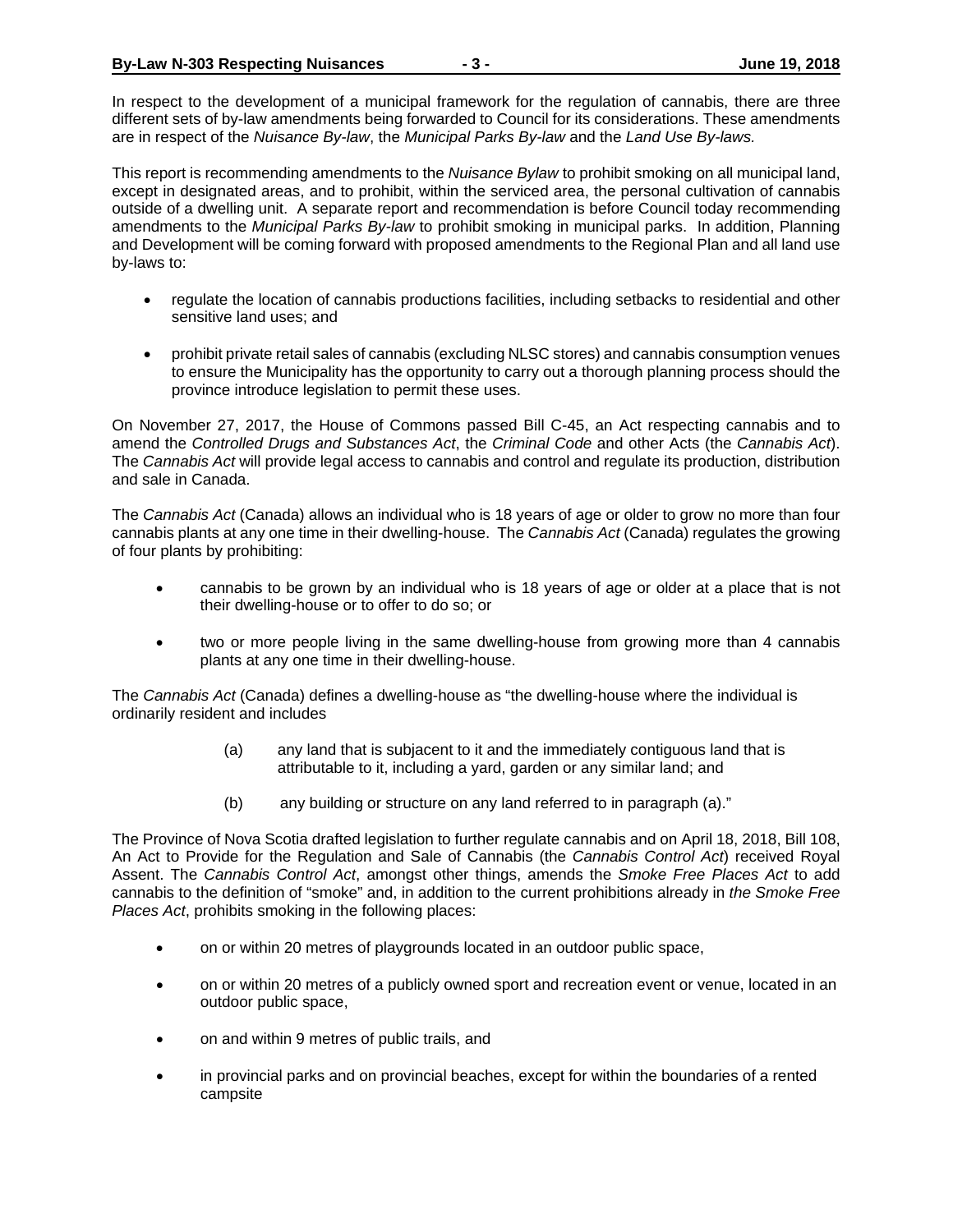Portions of the *Cannabis Control Act*, including the amendments to the *Smoke Free Places Act*, are not yet in force as the Province is waiting for the *Cannabis Act* (Canada) to be proclaimed. As of the date of this report, the *Cannabis Act* (Canada) passed in the Senate of Canada with a number of amendments and has been returned to the House of Commons for consideration. A date for proclamation is anticipated in late summer of 2018.

Regulation of cannabis falls under all levels of government, as shown in Table 1 – Cannabis Regulation: Government Responsibilities. Now that extent of the Federal and Provincial regulations is known, staff have identified legislation to regulate cannabis at the municipal level.

#### **DISCUSSION**

The legalization of cannabis will create the following nuisances:

- the odour from the smoking of cannabis; and
- the odour stemming from the growing of cannabis.

Each nuisance will be discussed in turn.

#### **Smoking on Municipal Property**

Smoking tobacco is already regulated by the Smoke Free Place Act. The *Cannabis Control Act* (provincial) amends the *Smoke Free Places Act* to prohibit smoking of substances in addition to tobacco in certain places. One of those substances is cannabis.

When the provincial amendments come into force, the *Smoke Free Places Act* will prohibit smoking:

- in provincial parks,
- on provincial beaches,
- within 20 metres of playgrounds,
- within 20 metres of sport and recreation events or venues, and
- within 9 metres of public trails.

Now that the extent of the prohibitions under the *Smoke Free Places Act* are known, Council may consider regulating smoking through amendments to the *Nuisance Bylaw*. Staff recommends Council prohibit smoking on all municipal lands as a starting point and allow the CAO or delegate to designate portions of municipal land as smoking areas for the reasons set out in the following paragraphs.

Smoke and smoking are public health and safety issues and staff is recommending banning all smoking on municipal lands for two reasons. Firstly, the health impacts from the exposure to second-hand tobacco smoke have been well documented. Second-hand smoke contains the same chemicals as the smoke inhaled by a smoker<sup>1</sup>, with over 70 of those chemicals having been shown to cause cancer. Cannabis smoke has many of the same chemicals as tobacco smoke<sup>2</sup>, therefore the second-hand smoke from cannabis will have the same negative health implications as second-hand tobacco smoke. Health officials also identify that a ban on smoking will help prevent the normalization of cannabis use in children and youth.3

Secondly, a ban on smoking will allow for the effective enforcement of the smoking restrictions by increasing the likelihood of a successful prosecution. As the proposed amendments would prohibit all smoking on

 1 What is second hand smoke and how does it affect you? http://www.cancer.ca/en/prevention-and-screening/reducecancer-risk/make-healthy-choices/live-smoke-free/what-is-second-hand-smoke/?region=on

<sup>&</sup>lt;sup>2</sup> Clearing the Smoke on Cannabis http://www.ccsa.ca/Resource%20Library/CCSA-Clearing-the-Smoke-on-Cannabis-Highlights-2016-en.pdf

<sup>3</sup> Dr. Ryan Somers, MDCCFP FRCPC(PHPM), Medical Officer of Health Northern Zone, Nova Scotia Health Authority, submission to the Law Amendments Committee on Bill 108 – Cannabis Control Act.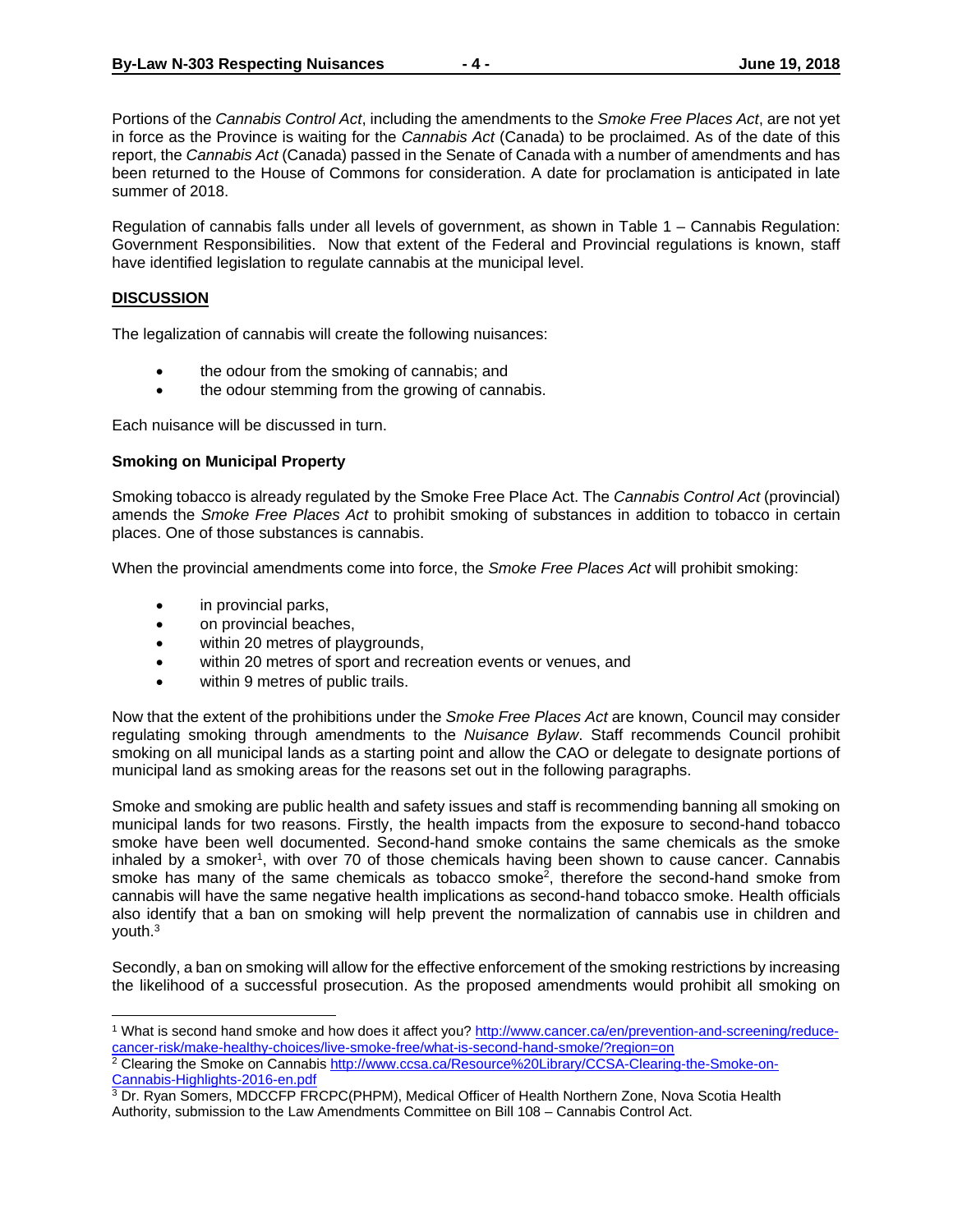municipal lands, with designated exemptions, the Crown will only need to lead evidence the accused was smoking on municipal land in contravention of the by-law. In contrast, if the ban only covers the smoking of cannabis, the Crown will also need to prove the substance the accused was smoking was cannabis as opposed to another permitted substance such as tobacco. This would require laboratory analysis that the substance in question was cannabis.

#### **Odour from Growing Cannabis**

The *Cannabis Act (Canada)* allows an individual 18 years of age or older to grow cannabis outside of their actual dwelling in areas such as decks, gardens, or sheds. This will allow the odour from the growing of cannabis to become a nuisance to those living or visiting in other dwellings on or near the property where it is grown. To help mitigate this nuisance within areas serviced with municipal sewer and water systems where dwellings are located close to each other, staff is recommending that the growing of cannabis be permitted only within one's dwelling. This will prohibit growing cannabis in areas outside of the person's dwelling such as decks, gardens, and sheds. This prohibition would not apply to an individual or company that holds a producer license issued by the Government of Canada.

To prohibit the growing of cannabis outside of a dwelling unit, the *Nuisance Bylaw* would need to be amended to create prohibitions against:

- growing cannabis unless it occurs within a dwelling unit;
- owning or occupying property where cannabis is grown outside of a dwelling unit; and
- permitting or allowing cannabis to be grown outside of a dwelling unit.

A corresponding definition of "dwelling unit" would need to be added that excludes a detached structure, and a structure that is attached to the exterior wall of the dwelling unit, such as a balcony or deck. A definition of "serviced area" would also be added which follows the urban service area of the Regional Subdivision By-law.

#### **Fine Amounts**

The draft by-law imposes fines for unlawfully smoking and unlawfully growing cannabis. For unlawfully smoking, the fine would be no less than \$25 and no more than \$2,000. The minimum fine amount recognizes that smoking is an addiction and that vulnerable and marginalized populations could be impacted by the smoking ban. The intent of the ban is not to impose fines and penalties that will further marginalize these groups. The \$2,000 maximum is the same maximum set in the *Smoke-Free Places Act* for everyone, except a manager or employer.

For unlawfully growing cannabis outside, the fine imposed would be at least one thousand dollars (\$1,000.00) dollars and not more than ten thousand dollars (\$10,000.00) for each offence. Ten thousand dollars is the highest fine amount Council may set under the Charter. If convicted, the judge could order the plants be removed and destroyed. The costs for this removal and destruction could be a lien on the property upon which the plants were removed.

#### **Associated Costs**

The cost of enforcing an all-out smoking ban and requiring residents within the services area to cultivate cannabis within dwelling units would be an annual estimated \$970K in ongoing costs. The costs are driven by the need for 8 additional By-law Compliance Officers, 1 Supervisor and 1 Support staff, equipment and new work space, and modification of existing signage. The expenses will be partially offset by the collection of fine revenue. The costs and revenues are unbudgeted and, depending on time of implementation, could have a direct impact on the 2018/19 operating budget.

### **Housekeeping Amendments**

Staff are recommending the following housekeeping amendments:

the references to the *Municipal Government Act* be updated to refer to the *Halifax Regional*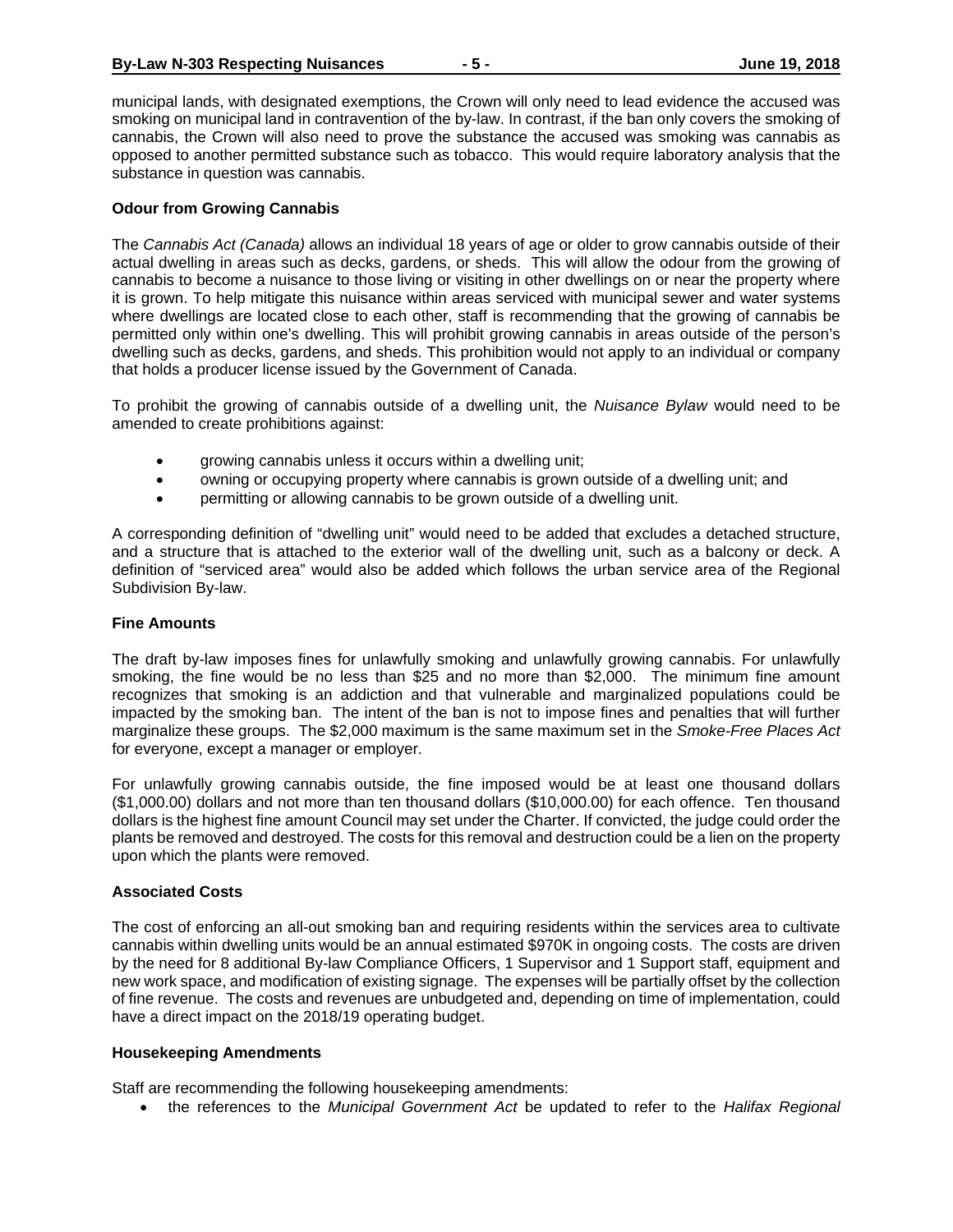*Municipality Charter;* and

the headers for sections 5, 6 and 10 be bolded for consistency with the rest of the by-law.

#### **FINANCIAL IMPLICATIONS**

There are no financial implications at this time. Although cost pressures are anticipated to provide for additional administration, increases to the budget will be sought through future budget submissions to Halifax Regional Council.

#### **RISK CONSIDERATION**

Delay in passing the proposed by-law amendments may result in the absence of a municipal framework when recreational cannabis is legalized. The lack of a municipal framework upon legalization would create confusion if the rules around public consumption of recreational cannabis are not in place. Passing the proposed by-law amendments allows communication and public education efforts to be engaged to advise the public of what is and is not allowed within the municipality.

#### **COMMUNITY ENGAGEMENT**

As part of consideration of the development of the by-law amendments, the following consultations were held:

- discussions with Nova Scotia Federation of Municipalities (formerly UNSM),
- Office of the Medical Officer of Health
- John Traves, Q.C., Director, Legal, Municipal Clerk & External Affairs, presented to the Law Amendments Committee on April 9, 2018, on Bill 108, An Act to Provide for the Regulation and Sale of Cannabis.

#### **ENVIRONMENTAL IMPLICATIONS**

None

#### **ALTERNATIVES**

#### **Option 1**

Council could refuse to adopt the amendments to the *Nuisance Bylaw*. Staff does not recommend this option as smoking will be permissible on municipal land and, within the serviced area, cannabis could be grown outside of a dwelling unit.

#### **Option 2**

Council could amend the *Nuisance Bylaw* to require a setback for the outdoor growing of cannabis on properties that are located outside of the serviced area.

If Council selects this option, one possible setback could be 20 meters from abutting properties. This would make the growing setback the same as the Provincial prohibition of smoking within 20 metres of:

- playgrounds located in an outdoor public space,
- provincial parks,
- beaches,
- the perimeter of the playground equipment in an outdoor public place; and
- the perimeter of a sports area.

To set a twenty metre setback, the motion could be amended to read: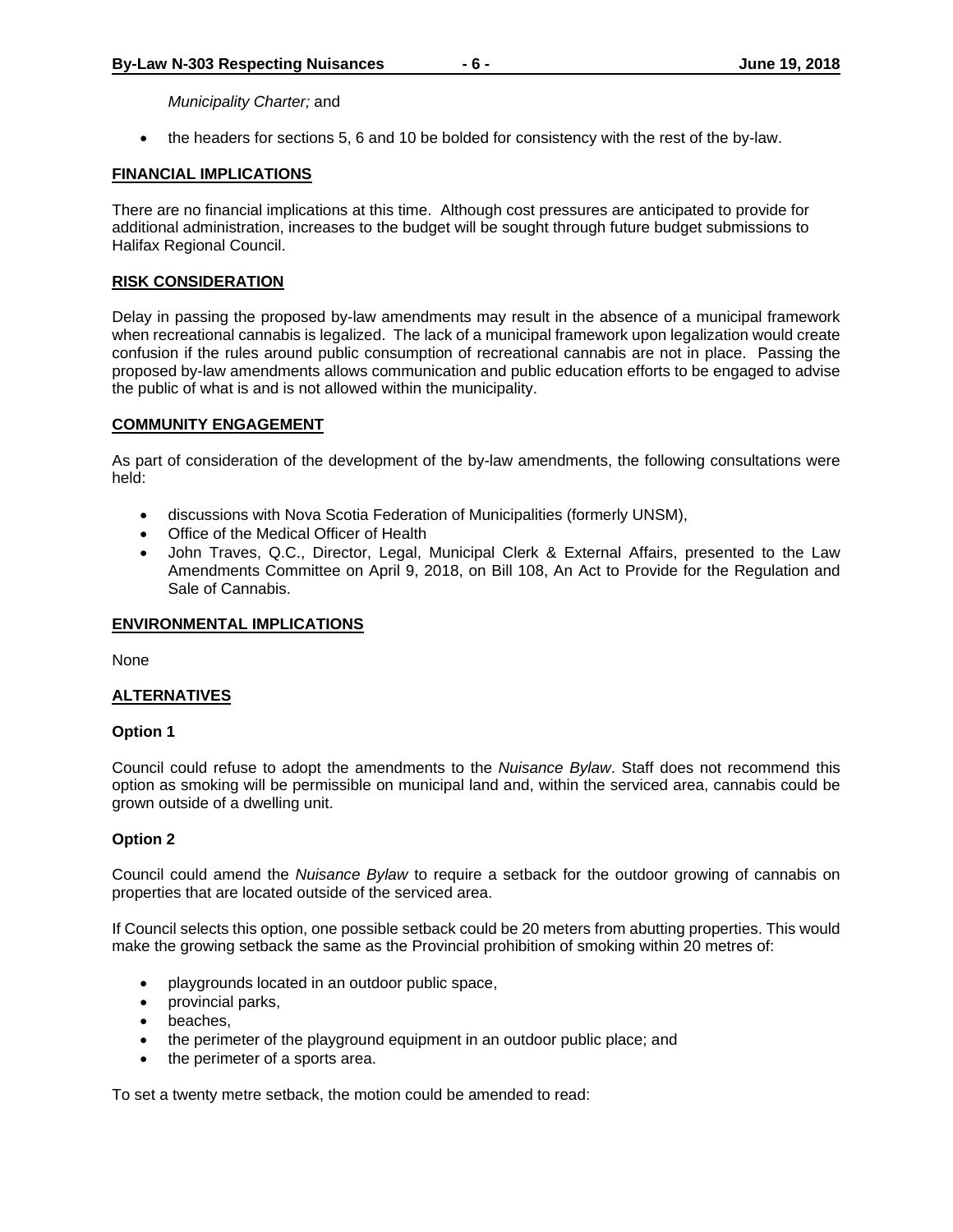It is recommended that Halifax Regional Council adopt By-law N-303, amending By-law N-300, the *Nuisance Bylaw*, as set out in Attachment 2 of this report, with the following amendment:

Section 5 of Attachment 2 is amended by adding section 12AA after section 12A and before section 12B as follows:

 12AA (1) Outside of the serviced area and subject to subsection 2, no person shall cultivate, propagate, or harvest weed, unless the cultivation, propagation, or harvesting is located at least twenty (20) meters from any abutting property.

(2) Subsection (1) of this section shall not apply to a licensed producer.

#### **Option 3**

Council could amend the *Nuisance Bylaw* to only prohibit the smoking of cannabis on municipal property. Staff does not recommend this option for the reasons set out in the discussion section of this report.

If Council selects this option, the motion could be amended to read:

It is recommended that Halifax Regional Council adopt By-law N-303, amending By-law N-300, the *Nuisance Bylaw*, as set out in Attachment 2 of this report, with the following amendment:

Clause (i) of section 2 is amended by deleting the word "tobacco" and the words "or another substance that is intended to be smoked or inhaled" so it reads

"smoke" means smoke, inhale or exhale smoke from, burn, carry, hold or otherwise have control over a lit or heated cigarette, cigar, pipe, waterpipe, electronic cigarette or other device that burns or heats cannabis.

The cost of enforcing a cannabis only smoking ban is the same as enforcing an all-out smoking ban at \$970K in ongoing annual costs. A complement of 8 additional By-Law Compliance Officers would be needed to patrol HRM owned property as opposed to responding to complaints.

#### **Option 4**

If Council decides to make other substantive amendments respecting cannabis, as cannabis will be legalized sometime in the summer of 2018, staff recommends that Council proceed to adopt By-law N-303 as attached to this staff report. Council could then direct staff to draft any additional amendments to the *Nuisance Bylaw* it desires to consider, and return to Council for consideration of the resulting amendments once they are complete.

#### **ATTACHMENTS**

Attachment 1 Showing Proposed Changes to the *Nuisance By-law* Attachment 2 By-law N-303 Amending the *Nuisance By-law* 

A copy of this report can be obtained online at **halifax.ca** or by contacting the Office of the Municipal Clerk at 902.490.4210.

Report Prepared by: Donna Boutilier, Solicitor, 902.490.4226 Derk Slaunwhite, Sr. Solicitor, 902.490.4226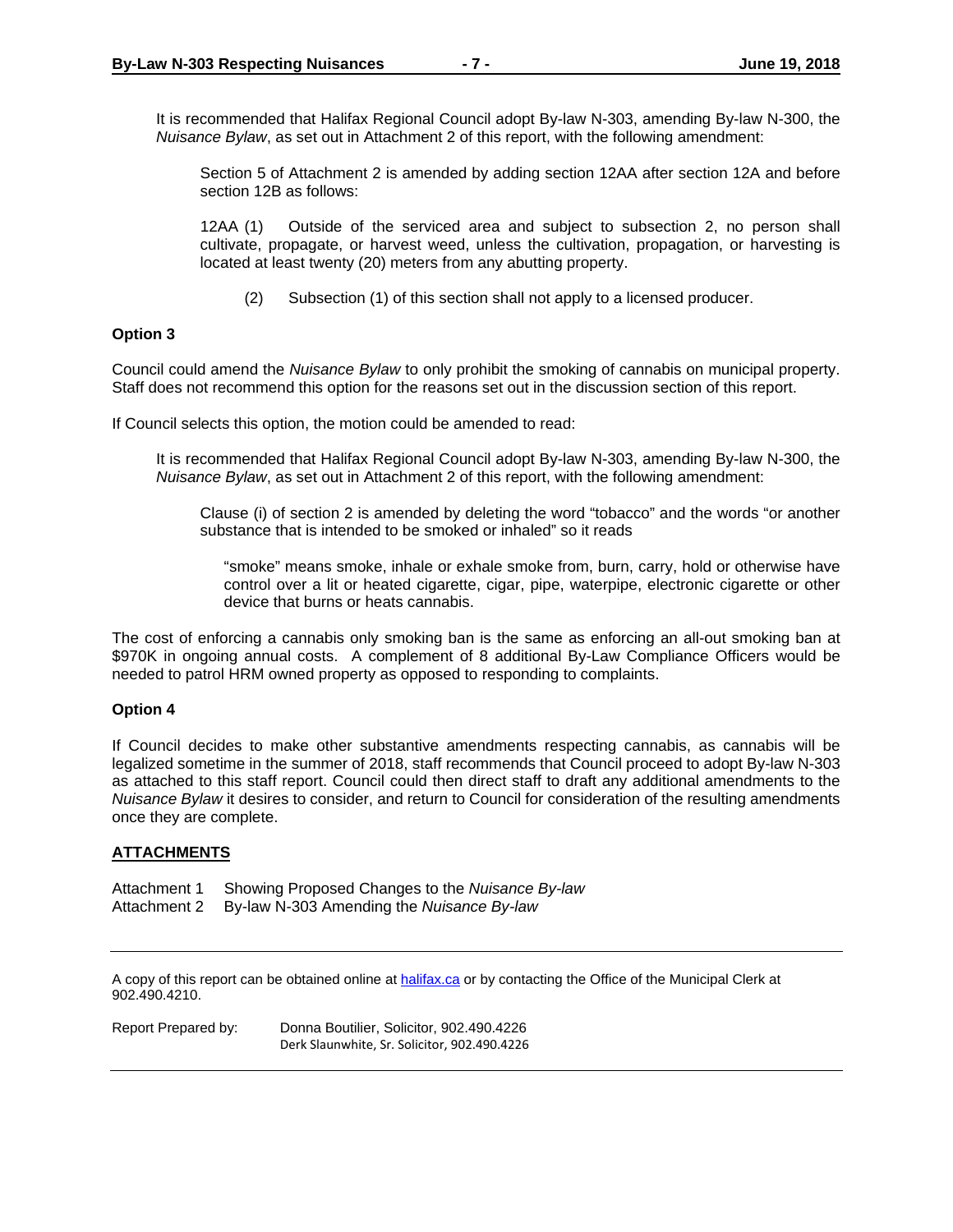#### **ATTACHMENT 1 (REVISED) (Showing Proposed Changes to Nuisance By-law)**

#### **HALIFAX REGIONAL MUNICIPALITY BYLAW N-300 RESPECTING NUISANCES**

The Council of the Halifax Regional Municipality under the authority vested in it by **Section 172** clauses 188 (1)(a), (b), (c) and (d) and **Section 174**192(f) of the *Municipal Government Act Halifax Regional Municipality Charter*, and subsection 16(1) of the *Smoke Free Places Act*, enacts as follows:

#### **Short Title**

1. This Bylaw may be cited as Bylaw N-300, the "Nuisance Bylaw".

#### **Interpretation**

2. In this Bylaw

(a) "abandon" means to leave a shopping cart on any public or private property outside the premises of the business that owns the shopping cart;

(aa) "accessory building" means a detached subordinate building, not used for human habitation, that is

 $(i)$  located on the same lot as the main building or use to which it is accessory,

- (ii) wholly constructed of rigid materials such as metal, wood, or glass;
- (b) Repealed;
- (c) "Council" means the Regional Council of the Municipality;
- (ca) "dwelling unit" means living quarters that

 $(i)$  are accessible from a private entrance, either outside the building or in a common area within the building,

- (ii) are occupied or, if unoccupied, are reasonably fit for occupancy,
- (iii) contain kitchen facilities within the unit, and
- (iv) have toilet facilities that are not shared with the occupants of other dwelling

units,

excluding any

(i) detached structure that is not an accessory building, or

(ii) structure that is attached to the exterior wall of the dwelling unit or the building containing the dwelling unit, such as a balcony, deck, patio, porch, terrace, or veranda;

(d) "Inspector" means the Inspector appointed by the Chief Administrative Officer or his designate;

(da) "licensed producer" means an individual or corporation issued a producer's license in accordance with the *Access to Cannabis for Medical Purposes Regulations* (Canada);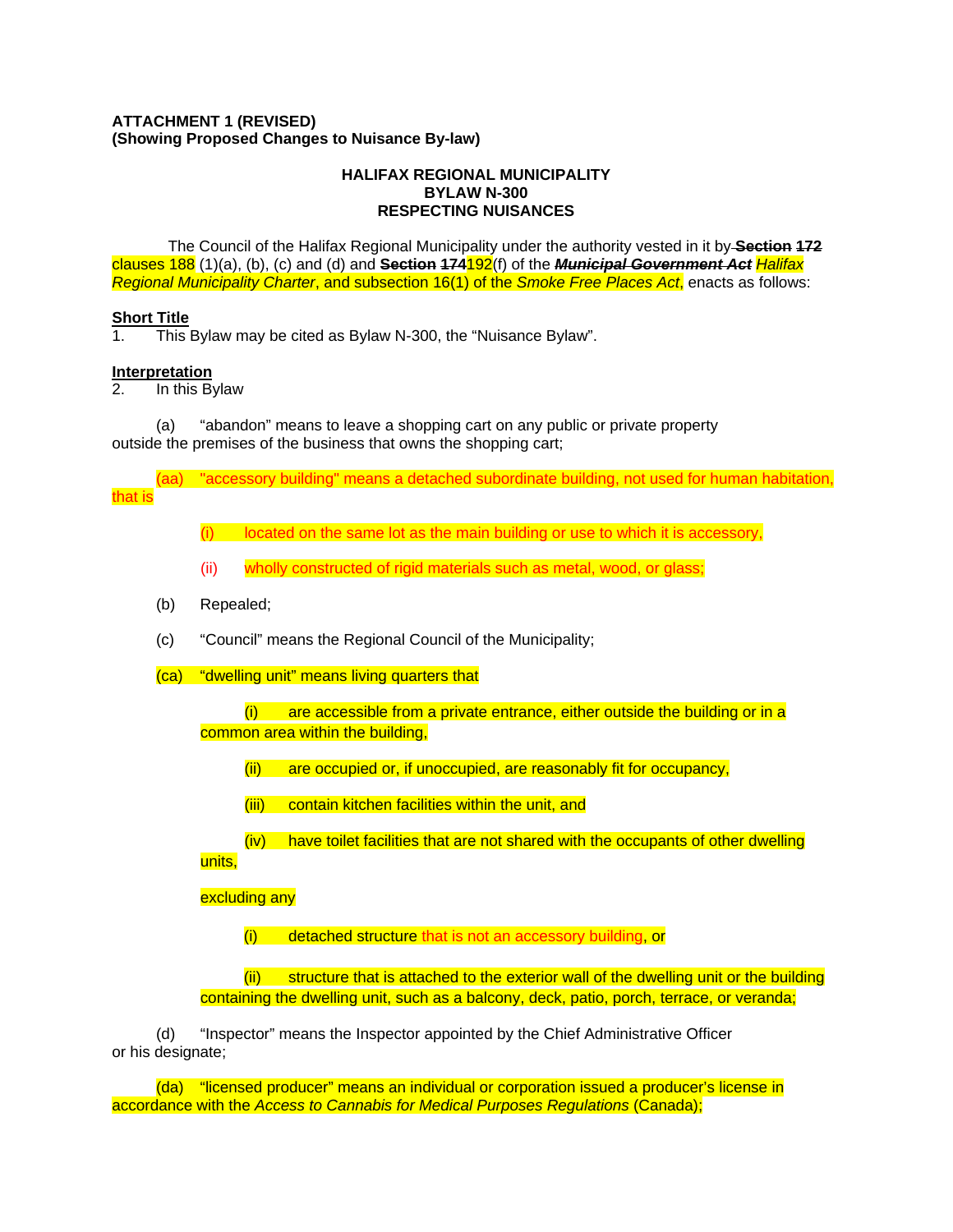(db) "municipal property" means any land owned, occupied, or leased by the Municipality, including a street, and a park as defined by the *Municipal Parks By-law*;

- (e)"Municipality" means the Halifax Regional Municipality;
- (f)"owner" means**,**

 $(i)$  in respect of a shopping cart, a person or business who owns or provides shopping carts to its customers, or the assessed owner of the property where the business who provides shopping carts to its customers is located**;**, or

 (ii) in all other respects, as defined by clause 3(av) of the *Halifax Regional Municipality Charter*;

(g)Repealed;

(h)"parking area" means a parking lot or other property provided by a business for use by a customer of the business to park a vehicle;

(i)"premises" means the entire area owned or otherwise utilized by a business, including any parking area. For a business that is part of a shopping centre or shopping complex, "premises" shall include all business establishments in the shopping centre or complex and all areas used by the customers of those businesses in common, including all parking areas designated for use by the customers of the shopping centre or complex;

"public place" means a public street, highway, road, lane, sidewalk, thoroughfare, bridge, alley, park, square, water courses including the shore of the water course, municipal, provincial or federal owned lands or any other place to which the public has access as a right or by invitation, express or implied;

 (ja) "serviced area" means the urban serviced area shown on Schedule B, the service requirement map, of the Regional Subdivision By-law;

(k)"shopping cart" means a non-motorized basket which is mounted on wheels, or a similar device, generally used by a customer of a business for the purpose of transporting goods;

(ka) "smoke" means smoke, inhale or exhale smoke from, burn, carry, hold or otherwise have control over a lit or heated cigarette, cigar, pipe, waterpipe, electronic cigarette or other device that burns or heats tobacco, cannabis or another substance that is intended to be smoked or inhaled;

(l) **"**street" means a public street, highway, road, lane, sidewalk, thoroughfare, bridge, square and the curbs, gutters, culverts and retaining walls in connection therewith, except as otherwise defined in the **Municipal Government** *Act Halifax Regional Municipality Charter***.**; and

(m) "weed" means a cannabis plant as defined by the *Cannabis Act* (Canada).

### **PART 1 - NUISANCE ON STREETS**

# **<u>Street Nuisance Defined and Prohibited</u>**<br> **Burn 2011 No person shall create continent**

- 3. (1) No person shall create, continue or suffer any nuisance to exist on or near a street.
	- (2) For the purposes of this Part, nuisance includes:
		- (a) engaging in any activity or pastime which:
			- (i) obstructs any person;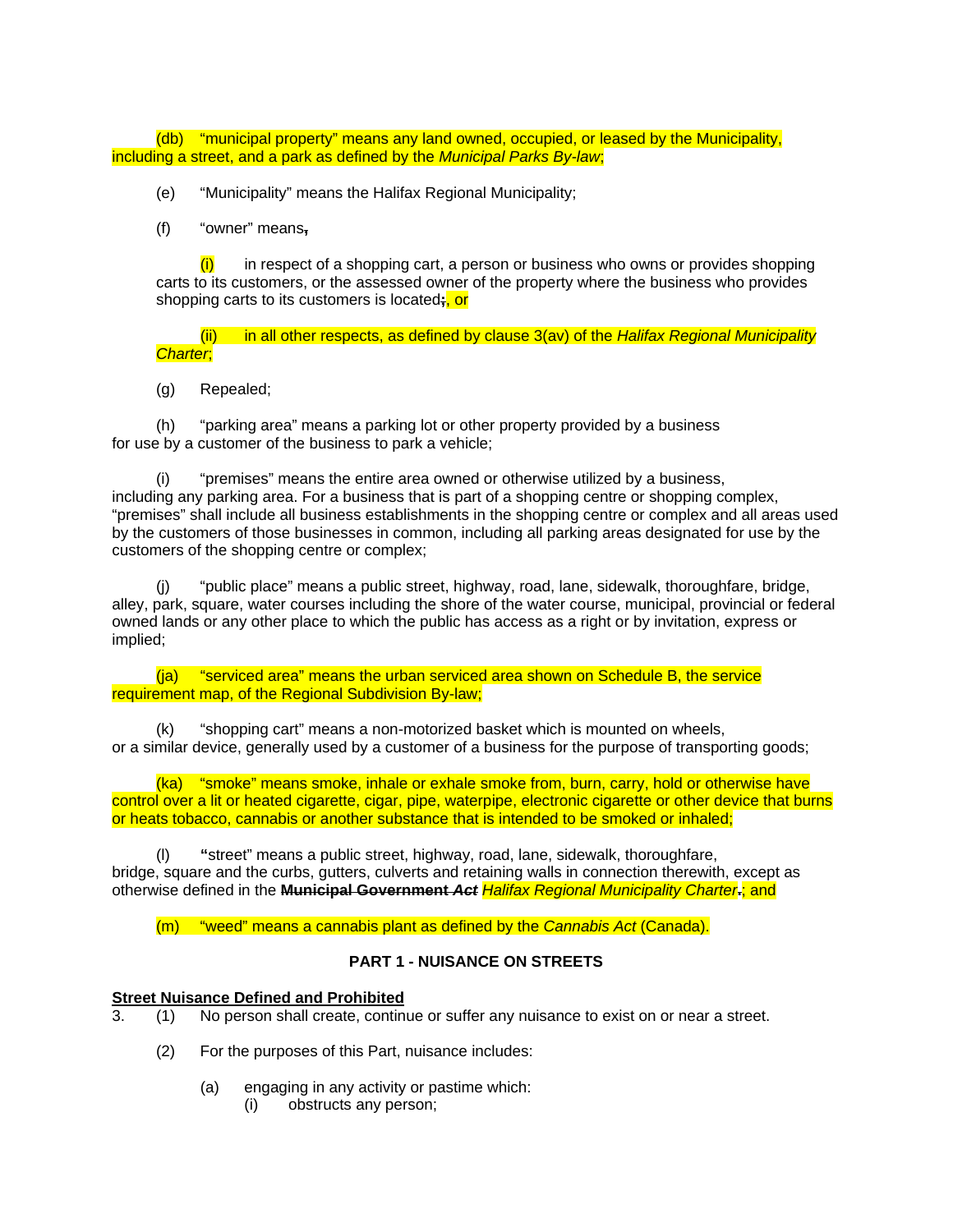- (ii) creates a disturbance; or
- (iii) causes any damage to any structure, object, sod, plant or tree.

(b) interfering with, moving, damaging, or altering in any way, the operation of any barrier or fence, warning sign, signal or light placed on or near a street for purposes of closing the street or part thereof or for purposes of ensuring control of traffic or the safety of persons using the street; and

(c) entering, traveling, or driving, in along or across any closed street or within the closed portion of any street without the permission of the Director of Public Works and Transportation.

#### **Penalty**

4. Every person who violates the provisions of this Part shall be liable to a penalty of not less than Fifty Dollars (\$50.00) and not exceeding One Thousand Dollars (\$1,000.00) for each offence, and in default of payment thereof to imprisonment for a period not exceeding thirty days.

#### **PART 1A – SMOKE ON MUNICIPAL LANDS**

#### **Smoking on Municipal Property**

3A. No person shall smoke on municipal property.

#### **Penalty**

3B. Every person who violates the provisions of this Part shall be liable to a penalty of not less than One Hundred Dollars (\$100.00) and not exceeding Two Thousand Dollars (\$2,000.00) for each offence, and in default of payment thereof to imprisonment for a period not exceeding thirty days.

#### **PART 2 - SHOPPING CARTS**

#### **Removal Or Abandonment Prohibited**

5. (1) No owner shall suffer or permit a shopping cart owned or used by the business to be removed from the premises of the business without providing written consent to the person removing the shopping cart.

(2) No owner shall suffer or permit a shopping cart owned or used by the business to be abandoned upon any public or private property.

(3) No owner shall knowingly have on their premises shopping carts identified as belonging to another business.

(4) This section shall not apply to shopping carts removed as authorized by the owner for the purposes of repair, maintenance or disposal.

#### **Information Required On Shopping Carts**

6. The owner shall permanently affix to the front of each shopping cart a weather proof sign including the following information:

(1) name of shopping cart owner or business or both;

(2) valid published telephone number and address for returning shopping cart to owner; and

(3) notification that removal of a shopping cart from the owner's premises, unauthorized possession of a shopping cart and abandonment of a shopping cart on public or private property is not permitted.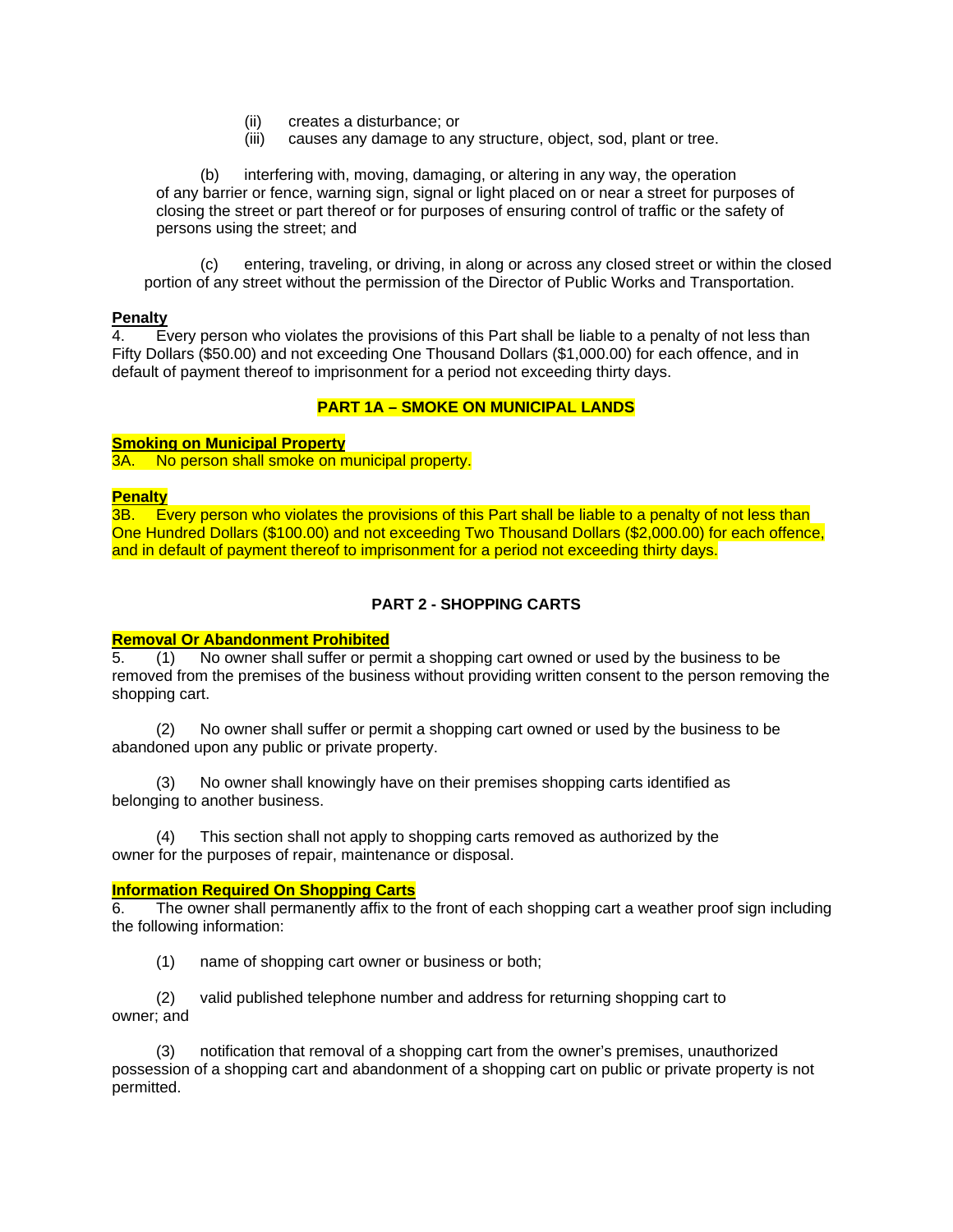#### **Parameters Of Cart Recovery Service**

7. The owner of a business shall have a proactive shopping cart recovery service which shall include:

(1) establishment of a dedicated phone line with 24 hour machine answering service (telephone number as in subsection 6(2));

(2) conspicuous notification on premises that the following are prohibited:

- (ii) the removal of a shopping cart from the owner's premises;
- (iii) the unauthorized possession of a shopping cart; and
- (iv) the abandonment of a shopping cart on public or private property.

(3) retrieval of the shopping carts by the owner within 24 hours of receipt of notification through a dedicated phone line; and

(4) shopping cart retrieval at the expense of the owner.

#### **Impoundment by Municipality**

**8.** (1) Any municipal employee or agent may retrieve and impound any shopping cart abandoned on public property.

(2) Within 48 hours, the Municipality shall inform the owner that the shopping cart has been impounded by phoning the owner's dedicated phone line.

(3) An impound fee in the amount set by Administrative Order 15, Respecting License, Permit and Processing Fees shall apply to each shopping cart impounded pursuant to subsection (1).

#### **Retrieval By Owner**

9. The Municipality shall release impounded shopping carts to the owner on the payment of the impound fee pursuant to clause 8(3).

#### **Disposal by the Municipality**

10. (1) The Municipality may sell or otherwise dispose of any impounded shopping carts not retrieved by the owner within 7 working days following the date of impoundment.

(2) The Municipality may immediately sell or otherwise dispose of any impounded shopping cart not identified as outlined in section 6.

(3) All expenses incurred by the Municipality in seizing, removing, impounding, storing and disposing of the shopping cart may be recovered as a debt due from the owner.

#### **Penalty**

11. Every person who violates the provisions of this Part shall be liable to a penalty of not less than One Hundred Dollars (\$100.00) dollars and not exceeding One Thousand Dollars (\$1,000.00) for each offense and in default of payment thereof to imprisonment for a period not exceeding sixty days.

#### **PART 3**

12**.** Repealed.

## **PART 4**

12A (1) Within the serviced area and subject to subsection 2, no person shall

(a) cultivate, propagate, dry, or harvest weed, unless the cultivating, propagating, drying, or harvesting occurs wholly within a dwelling unit or an accessory building;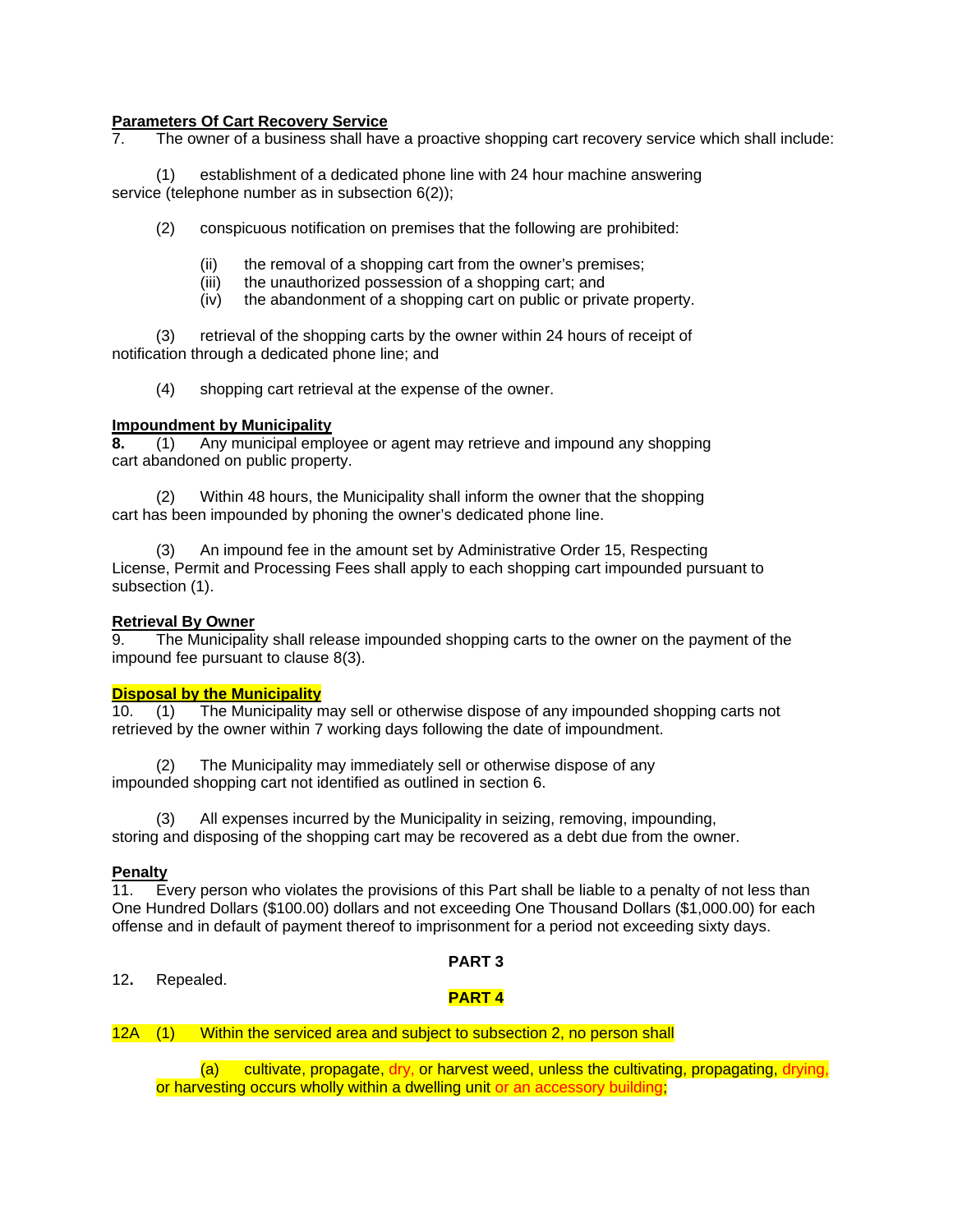(b) own or occupy property where weed is cultivated, propagated, dried, or harvested, unless the weed is cultivated, propagated, or harvested wholly within a dwelling unit or an accessory building; or

(c) permit or allow weed to be cultivated, propagated, dried, or harvested on property they own or occupy, unless the weed is cultivated, propagated, or harvested wholly within a dwelling unit or an accessory building.

(2) Subsection (1) of this section shall not apply to a licensed producer.

12B (1) Every person who violates the provisions of this Part shall be guilty of an offence and shall be liable to a penalty of not less than One Thousand Dollars (\$1000.00) dollars and not exceeding Ten Thousand Dollars (\$10,000.00) for each offense and in default of payment thereof to imprisonment for a period not exceeding one year.

 (2) Every day during which an offence pursuant to subsection (1) continues is a separate offence.

 $(3)$  In addition to a penalty imposed for a contravention of this By-law in accordance with subsection (1) of this section, the judge may order that the weed be removed and destroyed.

 (4) Any costs incurred by the Municipality relating to an order for the removal and the destruction of the weed, shall be a first lien on the property upon which the weed was removed.

#### **REPEAL OF BY-LAWS**

**13.** The following by-laws are repealed:

**By-Law 22104** of the former Town of Bedford, the Loitering By-Law; **By-Law 22141** of the former Town of Bedford, the discharge of Firearms By-Law; **By-Law A-300** of the Former City of Dartmouth, the Air Guns and Rifles By-Law; **By-Law F-300** of the Former City of Dartmouth, the Firearms By-law; **By-Law L-400** of the former City of Dartmouth, the Littering By-Law; **By-Law L-600** of the former City of Dartmouth, the Loitering By-Law; **By-Law N-300** of the former City of Dartmouth, the Abatement of Nuisances By-Law; **Ordinance 159** of the former City of Halifax, the discharge of Guns and Other Firearms; **Part VI of Ordinance 180** of the former City of Halifax, the Streets Ordinance; **Sections 4, 5, 5A and 6 of By-law 8** of the former Halifax County Municipality, the Mischiefs and Nuisance By-Law; **By-Law 39** of the former Halifax County Municipality, the Loitering By-Law,

**By-Law 47** of the former Halifax County Municipality, the Dumping of Garbage and Litter By-law, and any amendments thereto

 $\frac{1}{2}$  , and the state of the state of the state of the state of the state of the state of the state of the state of the state of the state of the state of the state of the state of the state of the state of the state

 $\frac{1}{2}$  , and the state of the state of the state of the state of the state of the state of the state of the state of the state of the state of the state of the state of the state of the state of the state of the state

Done and passed in Council this 7<sup>th</sup> day of August, 2007.

MAYOR

MUNICIPAL CLERK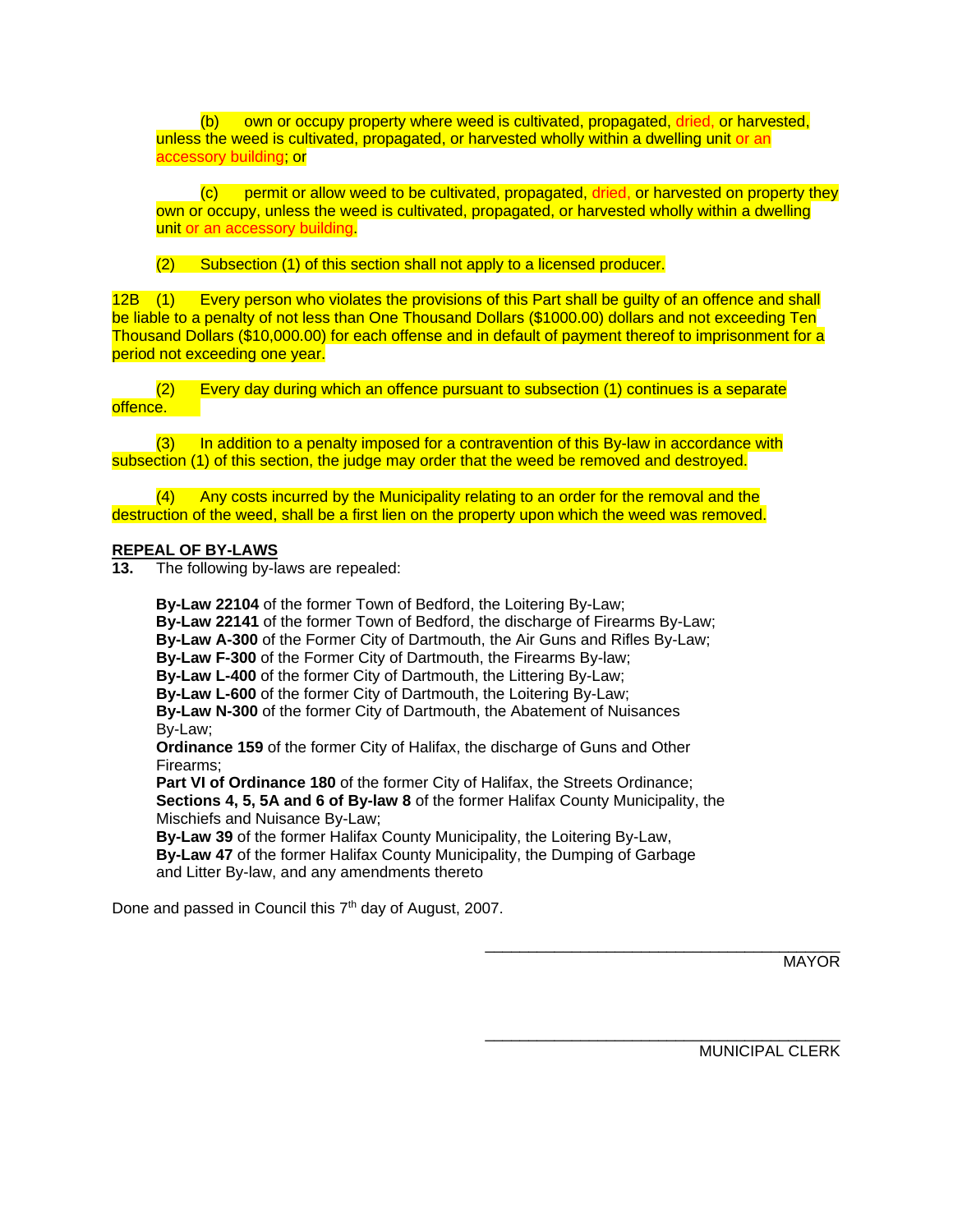#### **ATTACHMENT 2 (REVISED) (By-law N-303 Amending Nuisance Bylaw) HALIFAX REGIONAL MUNICIPALITY BYLAW N-303 RESPECTING NUISANCES**

**BE IT RESOLVED** by the Council of the Halifax Regional Municipality that By-law N-300, the *Nuisance Bylaw*, is further amended as follows:

1. The preamble is amended by:

(a) striking out the word and number "Section 172" after the word "by" and before the brackets and number "(1)";

(b) striking out the word and number "Section 174" after the word "and" and before the brackets and letter "(f)";

(c) adding the word and number "clauses 188" after the word "by" and before the brackets and number "(1)";

(d) adding the word and number "clause 192" after the word "and" and before the brackets and letter "(f)";

(e) striking out the words "*Municipal Government Act*" after the words "of the" and before the comma and word ", enacts"; and

(f) adding out the word, brackets and numbers "*Halifax Regional Municipality Charter* and subsection 16(1) of the *Smoke Free Places Act*," after the words "of the" and before the comma and word ", enacts".

2. Section 2 is amended by:

(a) adding clause ca after clause c and before clause d, as follows:

(ca) "dwelling unit" means living quarters that

 (i) are accessible from a private entrance, either outside the building or in a common area within the building,

(ii) are occupied or, if unoccupied, are reasonably fit for occupancy,

(iii) contain kitchen facilities within the unit, and

 (iv) have toilet facilities that are not shared with the occupants of other dwelling units,

excluding any

(i) detached structure that is not an accessory building, or

(ii) structure that is attached to the exterior wall of the dwelling unit or the building containing the dwelling unit, such as a balcony, deck, patio, porch, terrace, or veranda;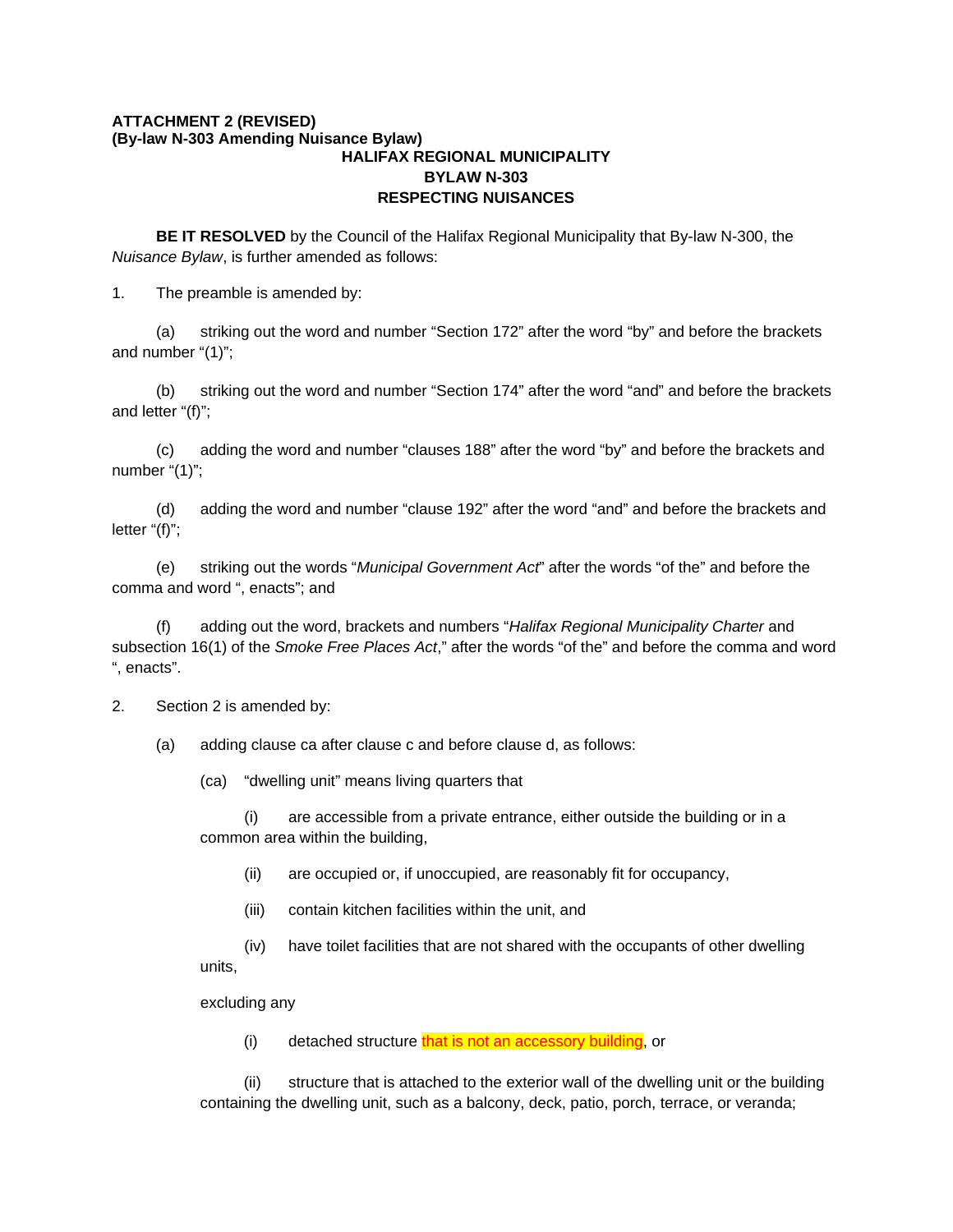(b) adding clauses (da) and (db) after clause (d) and before clause (e) as follows:

 (da) "licensed producer" means an individual or corporation issued a producer's license in accordance with the *Access to Cannabis for Medical Purposes Regulations* (Canada);

 (db) "municipal property" means any land owned, occupied, or leased by the Municipality, including a street, and a park as defined by the *Municipal Parks By-law*;

(c) striking out the comma after the word "means" in clause (f);

(d) striking out the semi-colon after the word "located" at the end of the clause (f);

(e) adding a comma and the word ", and" after the word "located" at the end of the clause (f);

(f) lettering the words after the struck comma and words "means," as subclause (i) of clause (f);

(g) adding subclause (ii) of clause (f) after the newly lettered subclause (i) of clause (f) and before the repealed clause (g) as follows:

 (ii) in all other respects, as defined by clause 3(av) of the *Halifax Regional Municipality Charter*;

(h) adding clause (ja) after clause (j) and before clause k as follows:

 (ja) "serviced area" means the urban serviced area shown on Schedule B, the service requirement map, of the *Regional Subdivision By-law*;

(i) adding clause (ka) after clause (k) and before clause (l) as follows:

 (ka) "smoke" means smoke, inhale or exhale smoke from, burn, carry, hold or otherwise have control over a lit or heated cigarette, cigar, pipe, waterpipe, electronic cigarette or other device that burns or heats tobacco, cannabis or another substance that is intended to be smoked or inhaled;

(j) striking out the words "Municipal Government Act" and the period at the end of clause (l);

(k) adding the words and semi-colon "*Halifax Regional Municipality Charter;* and" at the end of clause (l); and

(l) adding clause (m) after clause (l) and before Part I as follows:

(m) "weed" means a cannabis plant as defined by the *Cannabis Act* (Canada).

(n) adding clause aa after clause a and before clause b, as follows:

(aa) "accessory building" means a detached subordinate building, not used for human habitation, that is

 $(i)$  located on the same lot as the main building or use to which it is accessory, and

(ii) wholly constructed of rigid materials such as metal, wood, or glass;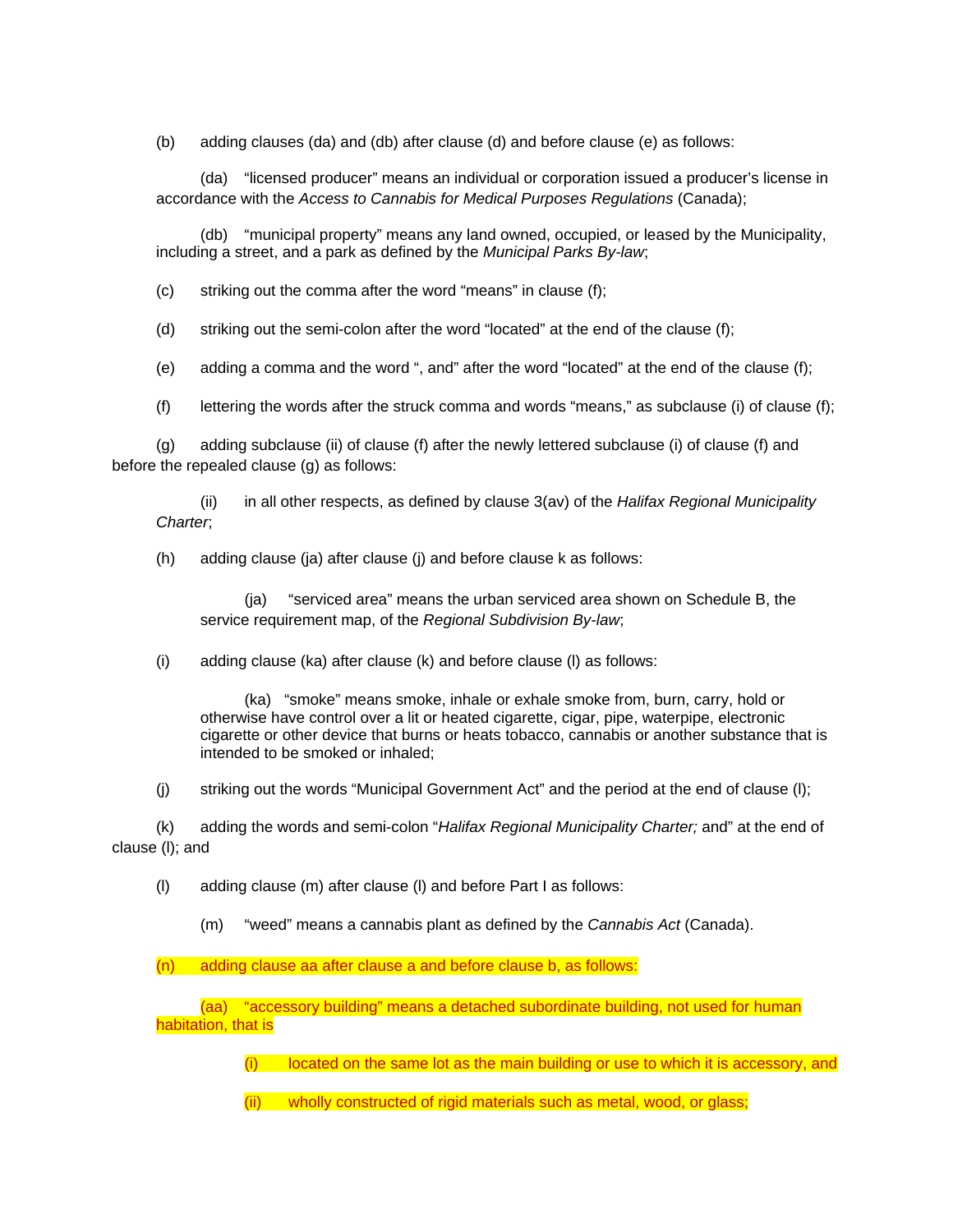3. Part 1A is added after Part 1 and before Part 2 as follows:

### **PART 1A – SMOKE ON MUNICIPAL LANDS**

#### **Smoking on Municipal Property**

3A. No person shall smoke on municipal property.

#### **Penalty**

- 3B. Every person who violates the provisions of this Part shall be liable to a penalty of not less than One Hundred Dollars (\$100.00) and not exceeding Two Thousand Dollars (\$2,000.00) for each offence, and in default of payment thereof to imprisonment for a period not exceeding thirty days.
- 4. Sections 5, 6 and 10 are amended by bolding the headers before the start of each section.
- 5. Part 4 is added after the repealed Part 3 and before section 13 as follows:

#### **PART 4**

12A (1) Within the service area and subject to subsection 2, no person shall

(a) cultivate, propagate,  $\frac{div}{dv}$  or harvest weed, unless the cultivating, propagating, drying, or harvesting occurs wholly within a dwelling unit or an accessory building;

(b) own or occupy property where weed is cultivated, propagated, dried, or harvested, unless the weed is cultivated, propagated, dried, or harvested wholly within a dwelling unit or an accessory building; or

(c) permit or allow weed to be cultivated, propagated, dried, or harvested on property they own or occupy, unless the weed is cultivated, propagated, dried, or harvested wholly within a dwelling unit or an accessory building.

(2) Subsection (1) of this section shall not apply to a licensed producer.

12B (1) Every person who violates the provisions of this Part shall be guilty of an offence and shall be liable to a penalty of not less than One Thousand Dollars (\$1000.00) dollars and not exceeding Ten Thousand Dollars (\$10,000.00) for each offense and in default of payment thereof to imprisonment for a period not exceeding one year.

 (2) Every day during which an offence pursuant to subsection (1) continues is a separate offence.

 (3) In addition to a penalty imposed for a contravention of this By-law in accordance with subsection (1) of this section, the judge may order that the weed be removed and destroyed.

 (4) Any costs incurred by the Municipality relating to an order for the removal and the destruction of the weed, shall be a first lien on the property upon which the weed was removed.

Done and passed in Council this **day of** the control of the same of  $\alpha$ , 2018.